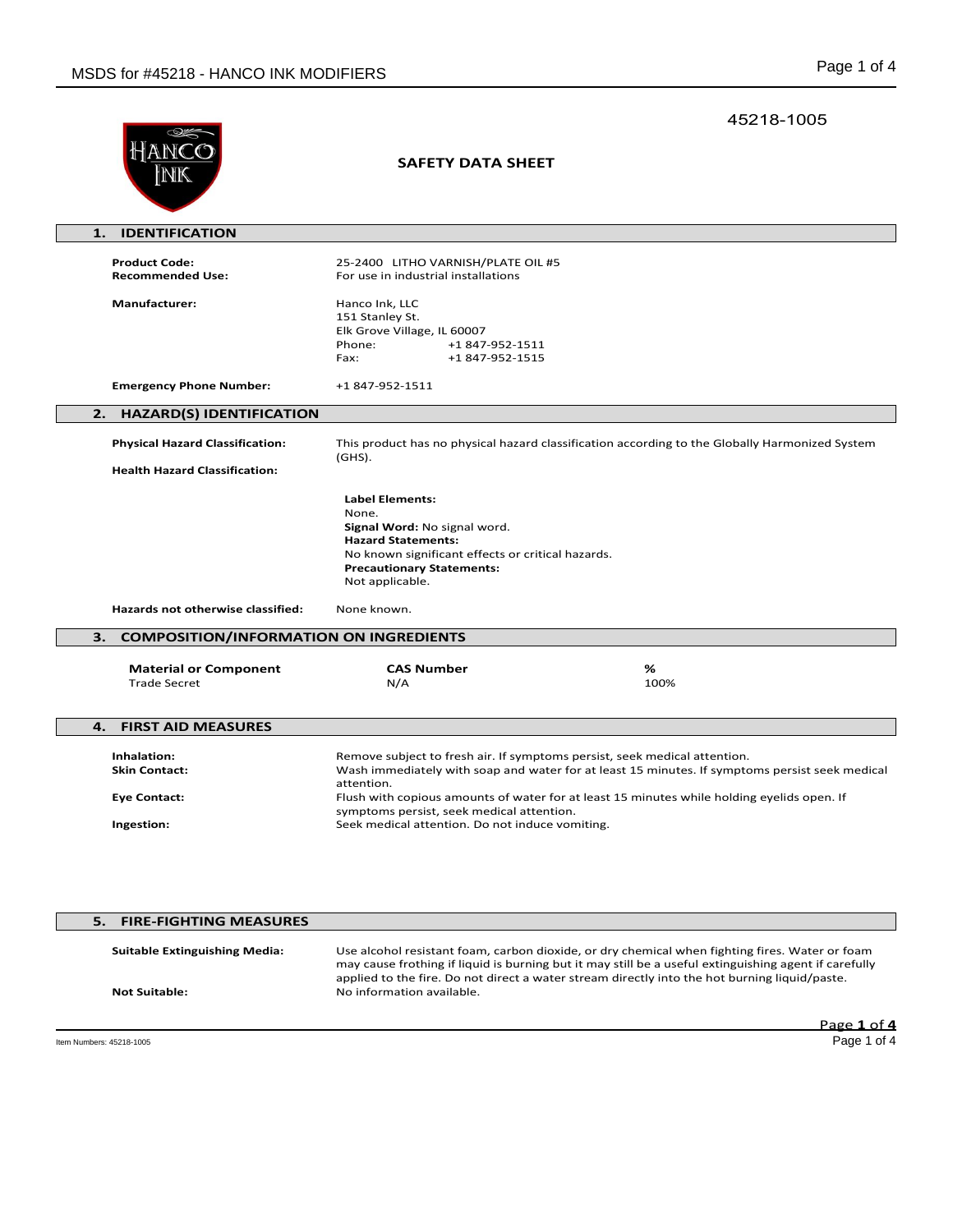| <b>Specific Hazards:</b><br><b>Special Protective Equipment for Fire-Fighters:</b> | Fire will produce dense black smoke. Exposure may cause a health hazard. May release carbon<br>monoxide, carbon dioxide, nitrogen containing gases, hydrogen chloride, and other toxic fumes.<br>Runoff from fire control may cause pollution. |
|------------------------------------------------------------------------------------|------------------------------------------------------------------------------------------------------------------------------------------------------------------------------------------------------------------------------------------------|
|                                                                                    | Fire-fighters should wear appropriate protective equipment and self-contained breathing<br>apparatus (SCBA) with a full face-piece operated in positive pressure mode.                                                                         |
| <b>6. ACCIDENTAL RELEASE MEASURES</b>                                              |                                                                                                                                                                                                                                                |

| <b>Personal Precautions:</b>                                   | Ensure adequate ventilation. Avoid contact with the skin and eyes by wearing recommended<br>personal protective equipment. Wash thoroughly after handling.                                                                                                            |
|----------------------------------------------------------------|-----------------------------------------------------------------------------------------------------------------------------------------------------------------------------------------------------------------------------------------------------------------------|
| <b>Protective Equipment:</b>                                   | Protective clothing, gloves, eyewear, appropriate safety shoes.                                                                                                                                                                                                       |
| <b>Emergency Procedures:</b>                                   | Avoid dispersal of spilled material and runoff and contact with soil, waterways, drains, and<br>sewers.                                                                                                                                                               |
| <b>Methods for Containment:</b><br><b>Methods for Cleanup:</b> | Contain spills immediately with spill socks and inert materials (sawdust/sand).<br>Absorb with inert materials. Sweep or scrape up. Place in a container for proper disposal. Rinse<br>affected area(s) with soap and water. Ensure runoff from cleanup is collected. |

| 7. HANDLING AND STORAGE               |                                                                                                                                                                                                                                                                                                                                                                      |
|---------------------------------------|----------------------------------------------------------------------------------------------------------------------------------------------------------------------------------------------------------------------------------------------------------------------------------------------------------------------------------------------------------------------|
| <b>Precautions for Safe Handling:</b> | Avoid contact with the skin and eyes by wearing recommended personal protective equipment.                                                                                                                                                                                                                                                                           |
|                                       | Ensure adequate ventilation. Avoid breathing vapors, mist, or dust. Do not eat, drink, or smoke in<br>the work area. Wash thoroughly after handling.                                                                                                                                                                                                                 |
| Storage:                              | Keep container tightly closed and store in a cool, dry, well ventilated place. Keep out of direct<br>sunlight. Keep away from food and drink. Open containers must be carefully resealed and kept<br>upright. Do not store in unlabeled containers. Use appropriate containment to avoid<br>environmental contamination. Store in accordance with local regulations. |

# **8. EXPOSURE CONTROLS / PERSONAL PROTECTION**

| <b>Exposure Controls:</b>        | None required.                                                                                 |
|----------------------------------|------------------------------------------------------------------------------------------------|
| <b>Engineering Controls:</b>     | Local exhaust ventilation or other engineering controls may be required when handling or using |
|                                  | this product to avoid overexposure. Ventilation should effectively remove and prevent the      |
|                                  | buildup of any vapor/mist/fume generated from handling this product.                           |
| <b>Respiratory Protection:</b>   | No protective equipment is needed under normal conditions of use. If exposure limits are       |
|                                  | exceeded or irritation is experienced, additional ventilation or respiratory protection may be |
|                                  | reauired.                                                                                      |
| <b>Eye Protection:</b>           | Full coverage safety glasses/goggles are recommended.                                          |
| <b>Skin and Body Protection:</b> | Wear chemical resistant gloves/protective clothing. Clean and inspect gloves and clothing      |
|                                  | regularly.                                                                                     |
| <b>Hygiene Practices:</b>        | Wash hands and other exposed areas with mild soap and water before eating, drinking, and when  |
|                                  | leaving work. Launder contaminated clothing before reuse.                                      |
| <b>Special Requirements:</b>     | No special requirements under normal conditions of use.                                        |

# **9. PHYSICAL AND CHEMICAL PROPERTIES**

| <b>Physical State:</b>        | Liquid                     |
|-------------------------------|----------------------------|
| Color:                        | Amber                      |
| Odor:                         | Mild resinous              |
| <b>Odor Threshold:</b>        | no data available          |
| pH:                           | no data available          |
| <b>Melting Point:</b>         | no data available          |
| <b>Freezing Point:</b>        | no data available          |
| <b>Initial Boiling Point:</b> | no data available          |
| <b>Boiling Range:</b>         | no data available          |
| <b>Flash Point:</b>           | greater than 200 degrees F |
| <b>Evaporation Rate:</b>      | no data available          |
| Flammability:                 | no data available          |
|                               |                            |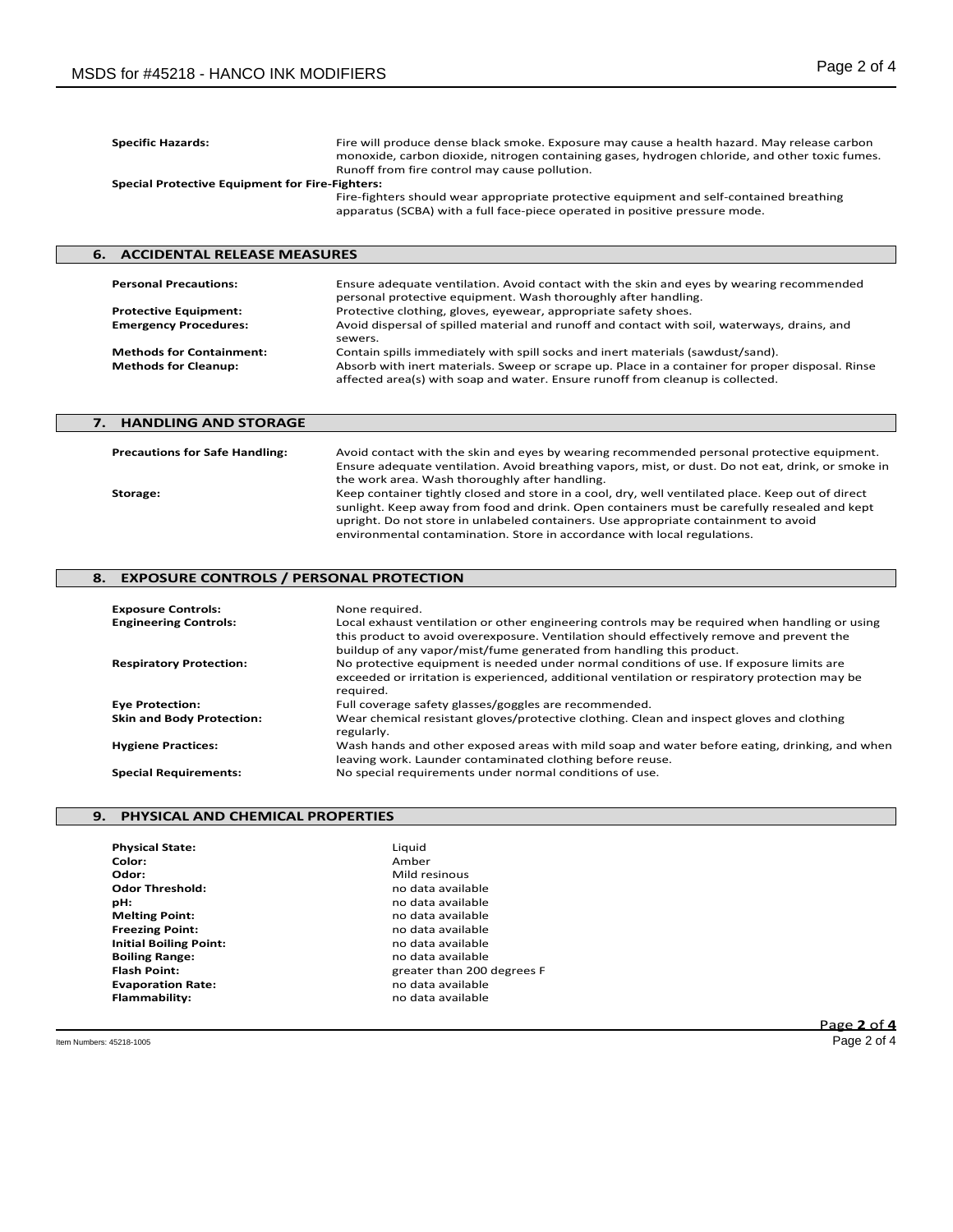**Upper/Lower Flammability:** no data available<br> **Vapor Pressure:** no data available **Vapor Pressure:** Natural Communist Communist Communist Communist Communist Communist Communist Communist Communist Communist Communist Communist Communist Communist Communist Communist Communist Communist Communist Commun **Relative Density/Specific Gravity:** 9.0627 lbs/gal<br>**Solubility:** Insoluble in wa **Partition Coefficient: Auto-ignition Temperature:** no data available<br> **Decomposition Temperature:** no data available **Decomposition Temperature: Viscosity:** no data available<br> **VOC % by Weight:** 0.1% 0.1% **VOC % by Weight:** 0.1%

# **10. STABILITY AND REACTIVITY**

| <b>Reactivity:</b>                         | no data available                                                                                       |
|--------------------------------------------|---------------------------------------------------------------------------------------------------------|
| <b>Chemical Stability:</b>                 | Stable under suggested/recommended storage conditions.                                                  |
| <b>Possibility of Hazardous Reactions:</b> | Will not occur under suggested/recommended storage conditions.                                          |
| <b>Conditions to Avoid:</b>                | When exposed to high temperatures may produce hazardous decomposition products.                         |
| <b>Incompatible Materials:</b>             | Strong oxidizing agents.                                                                                |
| <b>Hazardous Decomposition Products:</b>   | Under normal conditions of storage and use, hazardous decomposition products should<br>not be produced. |

# **11. TOXICOLOGICAL INFORMATION**

**Likely Routes of Exposure:** no data available<br>**Symptoms:** no data available **Effects From Exposure:** no data available<br> **Numerical Measure of Toxicity:** no data available **Numerical Measure of Toxicity:**<br>Carcinogenicity:

**Symptoms:** no data available **Carcinogenicity:** no data available

**UN Number:** not applicable not applicable **Effects From Exposure:** not applicable **Transport Hazard Class(es):** not applicable **Packaging Group:** not applicable **Environmental Hazards:** not applicable **Additional Information:** not applicable

**Vapor Density:** no data available

**Insoluble in water**<br>no data available

### **12. ECOLOGICAL INFORMATION**

**Ecotoxicity: Continuing Ecotoxicity: no data available Persistency and Degradability:** no data available **Bioaccumulative Potential:** no data available<br> **Mobility in Soil:** no data available **Mobility in Soil:** no data available<br> **Other Adverse Effects:** no data available **Other Adverse Effects:** 

# **13. DISPOSAL CONSIDERATIONS**

**Disposal Methods:** The generation of waste should be avoided or minimized wherever possible. Disposal of this product, solutions, and any by-products should at all times comply with the requirements of environmental protection and waste disposal legislation and any regional local authority requirements. Dispose of surplus and non-recyclable products via a licensed waste disposal contractor. Waste should not be disposed of untreated to the sewer unless fully compliant with the requirements of all the requirements of all authorities with jurisdiction. Waste packaging should be recycled where possible. This material and its container should be disposed of in a safe way in compliance with all regulations. Empty container or liners may contain some product residues. Avoid dispersal of spilled material and runoff and contact with soil, waterways, drains, and sewers.

# **14. TRANSPORTATION INFORMATION**

| <b>UN Number:</b>                  |  |
|------------------------------------|--|
| <b>UN Proper Shipping Name:</b>    |  |
| <b>Effects From Exposure:</b>      |  |
| <b>Transport Hazard Class(es):</b> |  |
| <b>Packaging Group:</b>            |  |
| <b>Environmental Hazards:</b>      |  |
| <b>Additional Information:</b>     |  |